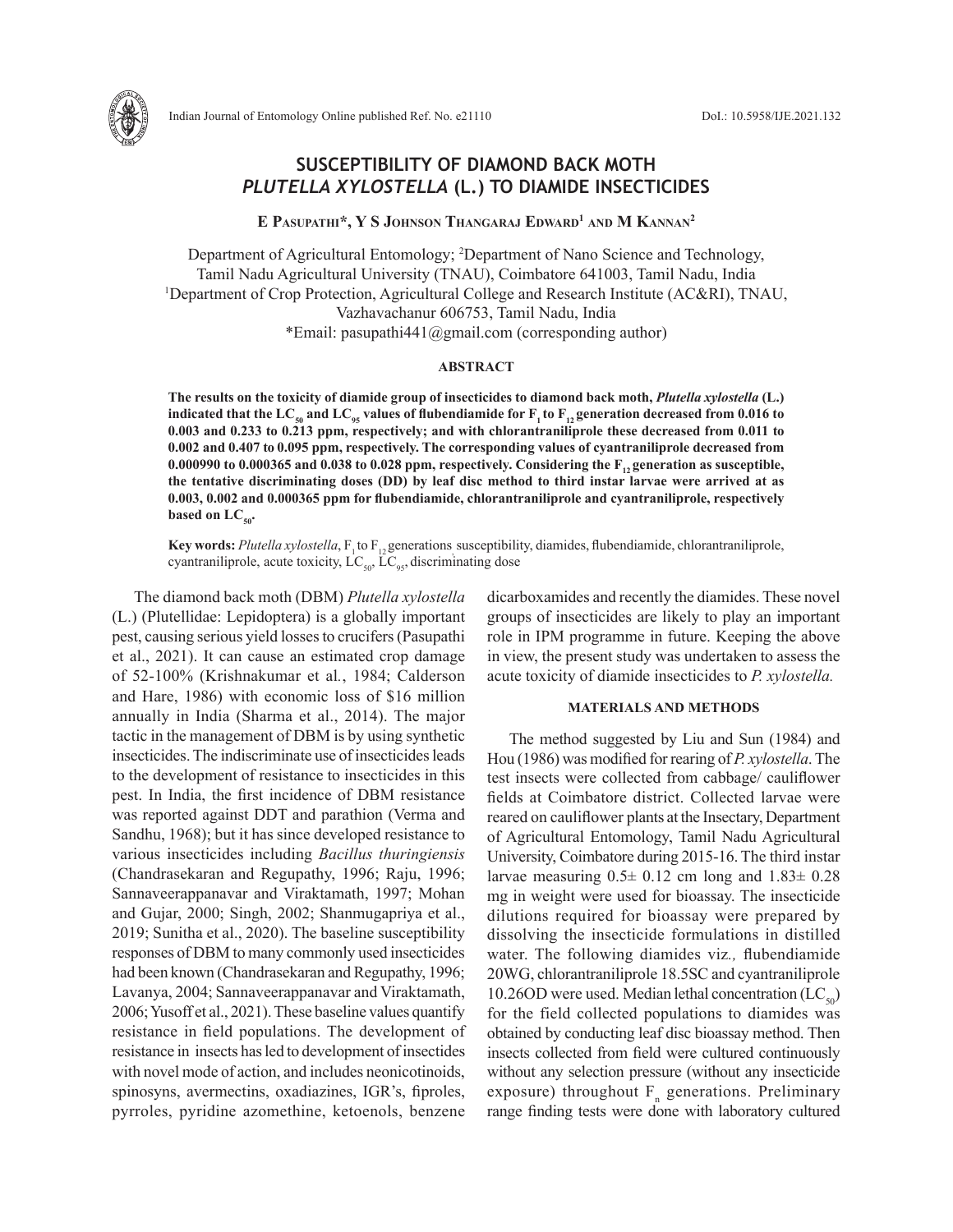populations to fix the test dose range causing 20 to 80% mortality approximately. Based on this, 4 to 6 doses were fixed in geometric progression for which dilutions were prepared with distilled water. The experimental insects were treated starting from lower to higher concentration.

The cauliflower leaves were first washed with distilled water containing 0.1% Triton X-100 thoroughly and air dried. Leaf disc of 6-8 cm diameter were cut and dipped in different concentrations of diamide insecticides. Each disc was dipped for 5-10 sec and allowed to air dry for a period of 1hr. After complete evaporation, the leaves were transferred to clean bioassay containers over a moistened filter paper. The leaf discs were placed slantingly to rest on side of the container so that larvae can move on either side. Ten 3<sup>rd</sup> instar larvae were released in each disc and three replicates were maintained per treatment. A treatment without insecticide served as control. Larval mortality was recorded every 24 hrs, consecutively for three days. All the experiments were carried out at room with a photoperiod of 14:10 (L:D) and experiments with control mortality more than 20% were discarded and repeated (Silva et al., 2012). The corrected % mortality was calculated with Abbott's formula (Abbott, 1925). Statistical analysis was carried out using MS Excel program. The parameters for assessing the susceptibility index were calculated after Regupathy and Dhamu (2001): Susceptibility index (SI) by dividing of  $LC_{50/99}$ of first generation by that of last generation and slope function increase/decrease % by dividing of slope of last generation by that of first generation -1x100. Response to selection (R) was obtained from Log (final  $LC_{50}$ ) -Log (initial LC<sub>50</sub>) / n; No. of generations required for tenfold decrease in  $LC_{50}$  (G) = R<sup>-1</sup>

#### **RESULTS AND DISCUSSION**

The log-dose-probit-mortality (LDPM) curves were constructed for the populations collected from the cauliflower/ cabbage field  $(F_1)$  and up to 12  $(F_{12})$ generations without exposure to insecticides culturing under laboratory conditions. The  $LC_{50}$  and  $LC_{95}$ values of flubendiamide to *P. xylostella* for  $F_1$ ,  $F_3$ ,  $F_4$ ,  $F_5$ ,  $F_7$ ,  $F_{10}$  and  $F_{12}$  generations were assessed (Table 1) and the values were found to be decreased from 0.016 to 0.003 and 0.233 to 0.213 ppm, respectively. The  $LC_{50}$  and  $LC_{95}$ value for subsequent generations tested were found to be decreasing with succeeding generations,thus increasing the susceptibility of the pest. The susceptibility index (SI) of  $F_{12}$  generation over  $F_1$  was 5.33 and 1.09 based on LC<sub>50</sub> and LC<sub>95</sub>, respectively. The rate of resistance decline (R) was negative indicating that susceptibility increased with the subsequent generations (R value was -0.104). Thus, the number of generations required for a 10-fold decrease in  $LC_{50}$  was calculated as 9.615. Considering the acute toxicity values obtained for  $F_{12}$  generation of DBM, tentative discriminating dose (DD) were arrived as 0.003ppm by leaf disc method.

These results agree with those of Tohnishi et al*.*, (2005), with regard to the  $LC_{50}$  value for DBM and other pests. The LC<sub>50</sub> or EC<sub>50</sub> value was 0.004 mg a.i./ l for *P*. *xylostella* (L.), 0.19 for *Spodoptera litura* (F.), 0.02 for *Autographa nigrisigna* (Wlk.)*,* 0.18 for *Agrotis segetum*  (Denis and Schiffermuller)*,* 0.03 for *Pieris rapae crucivora* (L.)*,* 0.01 for *Hellula undalis* (F.)*,* <0.01 for *Chilo suppressalis* (Wlk.)*,* 0.38 for *Adoxophyes honmai* (Yasuda) and 0.58 mg a.i./ l for *Homona magnanima* (Diakonoff). Similar study conducted in DBM by Muralitharan et al. (2013) reported that the  $LC_{50}$  and  $LC_{95}$  values of chlorfenapyr, indoxacarb (F<sub>1</sub> to  $F_{15}$  generation) and profenophos ( $F_1$  to  $F_{13}$  generation) decreased. The  $LC_{50}$  of chlorantraniliprole assessed for  $F_1$  population of DBM was 0. 011 ppm and  $LC_{95}$  value being 0.407 ppm (Table 1). The susceptibility of  $F_{12}$ generation was moderately increasing and was 0.002 and 0.095 ppm for  $LC_{50}$  and  $LC_{95}$ , respectively. The susceptibility gradually increased with the succeeding generations which are evident from the decline in  $LC_{50}$ and  $LC_{95}$  values.

The susceptibility index (SI) of  $F_{12}$  generation over  $F_1$  was 5.50 and 4.28 based on LC<sub>50</sub> and LC<sub>95</sub>, respectively. The rate of resistance decline (R) was negative indicating that susceptibility increased with the succeeding generations (R value was -0.106). Thus, the number of generations required for a 10 fold decrease in  $LC_{50}$  was calculated as 9.434. The tentative discriminating dose (DD) arrived based on  $LC_{50}$  of chlorantraniliprole for  $F_{12}$  generation of laboratory population of *P. xylostella* was 0.002 ppm. Similar study by Nanda Kishore et al. (2014) on the baseline susceptibility of DBM to chlorantraniliprole 18.5SC showed that the  $LC_{50}$  for its  $F_1$  population was 20.06 ppm and  $LC_{.95}$  was 835.68 ppm whereas the  $LC_{.50}$  of F<sub>25</sub> population was 0.91ppm and  $LC_{95}$  was 23.11 ppm. The susceptibility increased up to  $F_{22}$  population without exposure to insecticides. The susceptibility index (SI) after  $F_{25}$  generation over F<sub>1</sub> generation was 22.02 and 36.15 based on  $LC_{50}$  and  $LC_{95}$  respectively. Based on  $LC_{\alpha5}$  of  $F_{25}$  population, a tentative discriminating dose (DD) was fixed as 23.00 ppm.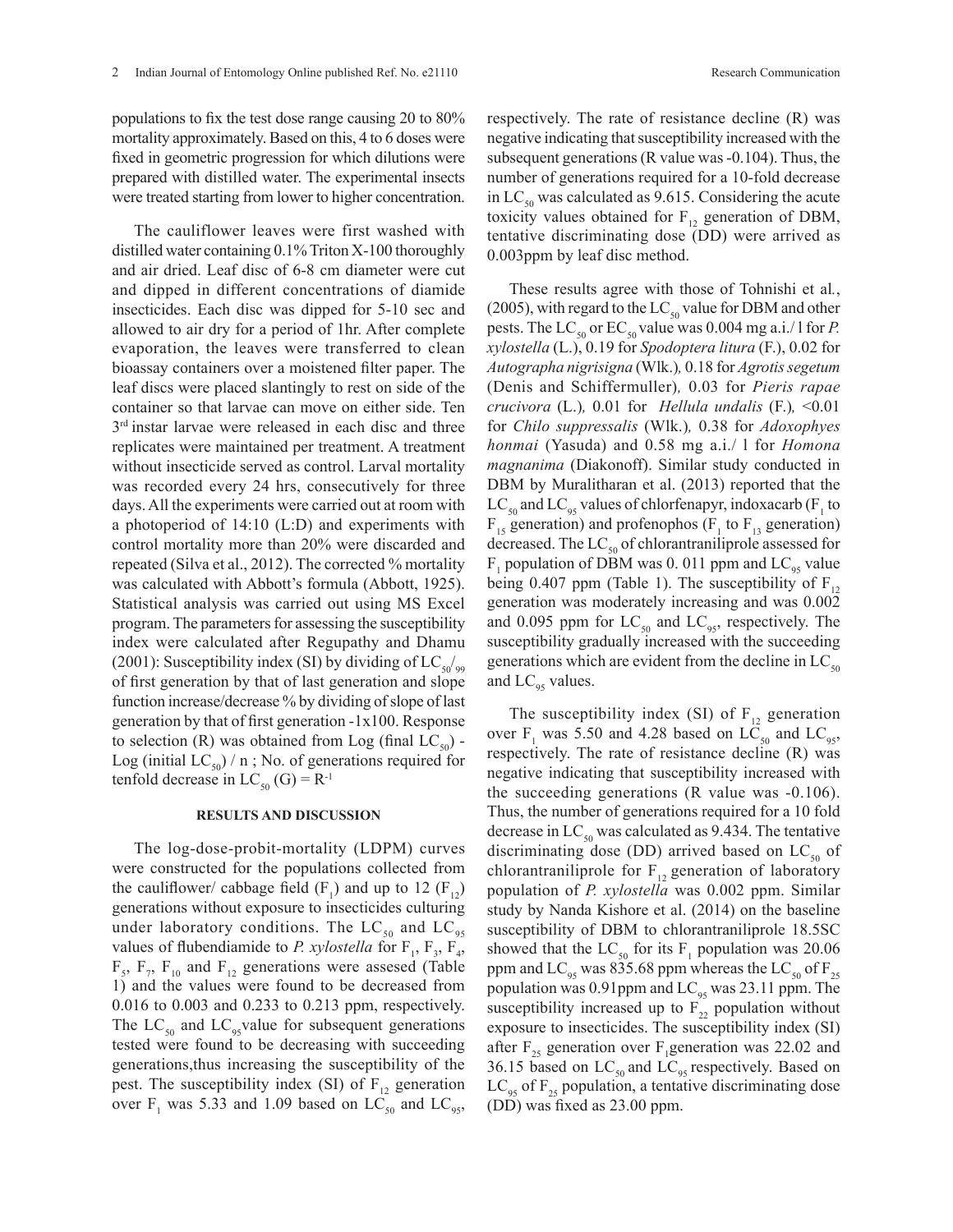| Flubendiamide 20 WG        |                              |                                    |                      |          |                        |                               |                        |        |
|----------------------------|------------------------------|------------------------------------|----------------------|----------|------------------------|-------------------------------|------------------------|--------|
| Generation                 | Regression equation          | Chi                                | $\overline{LC}_{50}$ |          | <b>Fiducial limits</b> |                               | <b>Fiducial limits</b> |        |
|                            |                              | square <sup><math>x^2</math></sup> | (ppm)                | LL       | UL                     | $\overline{LC}_{95}$<br>(ppm) | LL                     | UL     |
| 1                          | $Y=7.439+1.348x$             | 3.403                              | 0.016                | 0.011    | 0.023                  | 0.233                         | 0.076                  | 0.713  |
| 3                          | $Y=7.722+1.462$ <sub>x</sub> | 0.302                              | 0.014                | 0.010    | 0.020                  | 0.187                         | 0.063                  | 0.559  |
| 4                          | Y=6.932+1.028 <sub>x</sub>   | 0.980                              | 0.013                | 0.008    | 0.022                  | 0.499                         | 0.095                  | 2.628  |
| 5                          | Y=6.744+1.045 $_{\rm x}$     | 0.455                              | 0.021                | 0.014    | 0.034                  | 0.837                         | 0.158                  | 4.435  |
| 7                          | $Y=7.229+1.048_x$            | 1.151                              | 0.007                | 0.005    | 0.012                  | 0.277                         | 0.067                  | 1.150  |
| 10                         | $Y=7.156+0.890_y$            | 1.576                              | 0.004                | 0.002    | 0.007                  | 0.267                         | 0.043                  | 1.661  |
| 12                         | $Y=7.226+0.865$ <sub>y</sub> | 2.837                              | 0.003                | 0.002    | 0.005                  | 0.213                         | 0.047                  | 0.970  |
| Chlorantraniliprole18.5 SC |                              |                                    |                      |          |                        |                               |                        |        |
| 1                          | $Y=7.035+1.025_{y}$          | 1.600                              | 0.011                | 0.007    | 0.017                  | 0.407                         | 0.082                  | 2.021  |
| 3                          | $Y=7.309+1.198x$             | 3.673                              | 0.012                | 0.008    | 0.018                  | 0.262                         | 0.076                  | 0.902  |
| 4                          | Y = $6.888 + 0.902_x$        | 0.772                              | 0.008                | 0.004    | 0.014                  | 0.588                         | 0.110                  | 3.150  |
| 5                          | Y=6.698+0.834 $_{\rm x}$     | 2.544                              | 0.009                | 0.005    | 0.017                  | 0.998                         | 0.134                  | 7.439  |
| 7                          | $Y=7.251+0.922_x$            | 1.154                              | 0.004                | 0.002    | 0.006                  | 0.240                         | 0.041                  | 1.393  |
| 10                         | $Y=7.558+0.914_{y}$          | 0.571                              | 0.002                | 0.001    | 0.003                  | 0.102                         | 0.020                  | 0.527  |
| 12                         | $Y=7.595+0.928_{y}$          | 1.443                              | 0.002                | 0.001    | 0.003                  | 0.095                         | 0.019                  | 0.461  |
| Cyantraniliprole 10.26 OD  |                              |                                    |                      |          |                        |                               |                        |        |
|                            | $Y=8.080+1.022x$             | 3.035                              | 0.000990             | 0.000612 | 0.00160                | 0.03891                       | 0.0055                 | 0.2749 |
| 3                          | $Y = 8.138 + 1.010x$         | 3.056                              | 0.000771             | 0.000048 | 0.00125                | 0.03574                       | 0.00614                | 0.1640 |
| 4                          | $Y=8.113+0.996x$             | 2.466                              | 0.000724             | 0.000449 | 0.001166               | 0.03453                       | 0.00641                | 0.1858 |
| 5                          | $Y=8.056+0.970x$             | 3.260                              | 0.000704             | 0.000428 | 0.001157               | 0.03364                       | 0.00606                | 0.1868 |
| 7                          | $Y=8.032+0.955x$             | 1.657                              | 0.000653             | 0.000391 | 0.001088               | 0.03346                       | 0.00594                | 0.1997 |
| 10                         | $Y=8.049+0.947x$             | 0.650                              | 0.000606             | 0.000365 | 0.001008               | 0.03288                       | 0.00475                | 0.2275 |
| 12                         | $Y=8.011+0.875x$             | 0.901                              | 0.000365             | 0.000209 | 0.000638               | 0.02870                       | 0.00295                | 0.0279 |

Table 1. Toxicity of diamide insecticides to *Plutella xylostella*

The LC<sub>50</sub> of cyantraniliprole assessed for  $F_1$ population was 0.000990 ppm and  $LC_{95}$  value was 0.03891 ppm (Table 1). The  $LC_{50}$  and  $LC_{95}$  values for subsequent generations tested were found to be slightly decreasing with generations, thus increasing the susceptibility. The susceptibility of  $F_{12}$  generation was moderately increasing and was of 0.000365 and 0.02870 ppm for  $LC_{50}$  and  $LC_{95}$ , respectively. The susceptibility index (SI) of cyantraniliprole for the  $F_{12}$  generation over  $F_1$  was 2.71 and 1.35 based on  $LC_{50}$  and  $LC_{95}$ , respectively. The rate of resistance decline (R) was negative indicating that susceptibility increased with the succeeding generations (R value was -0.062). Thus, the number of generations required for a10-fold decrease in  $LC_{50}$  was calculated as 16.129. The tentative discriminating dose (DD) arrived at based on  $LC_{50}$  of cyantraniliprole for  $F_{12}$  generation of laboratory population was 0.000365 ppm. These results corroborate with those of Selby et al*.,* (2013) that the  $EC_{so}$ value of cyantraniliprole was 0.07 ppm, 0.21, 1.10, 0.08 and <0.1 ppm for *Heliothis virescens* (F.), *Myzus persicae* (Sulzer)*, Bemisia tabaci* (Gennadius) and *Leptinotarsa decemlineata* (Say)*,* respectively. The tentative discriminating dose (DD) arrived for

flubendiamide, chlorantraniliprole and cyantraniliprole in the present study was used to assess the current resistance level in DBM. For effective management of DBM, further research on management strategies may be identified involving more importance to alternate methods.

#### **REFERENCES**

- Abbott W S. 1925. A method for computing the effectiveness of an insecticide. Journal of Economic Entomology 18: 265-267.
- Calderson J I, Hare C J. 1986. Control of diamondback moth in Southeast Asia by profenofos. Diamondback moth management. Talekar N S, Griggs T D. (eds.). Proceedings. I<sup>st</sup> international workshop, 1985, AVRDC, Taiwan. pp. 289-295.
- Chandrasekaran J, Regupathy A. 1996. Status of insecticide resistance in field population of diamondback moth (DBM), *Plutella xylostella* in Tamil Nadu. IPM and Sustainable Agriculture - an Entomological Approach 6: 95-99.
- Hou R F. 1986. Mass rearing of diamondback moth. Talekar N S, Griggs T D (eds.) Diamondback moth management. Proceedings. 1st International workshop. Asian vegetable research and development centre, Shunbua. Taiwan. pp. 89-95.
- Krishnakumar N K, Srinivasan K, Suman C L, Ramachander P R. 1984. Optimum control strategy of cabbage pests from a chemical control trial. Progressive Horticulture 18: 104-110.

Lavanya D. 2004. Studies on the susceptibility of *Plutella xylostella*